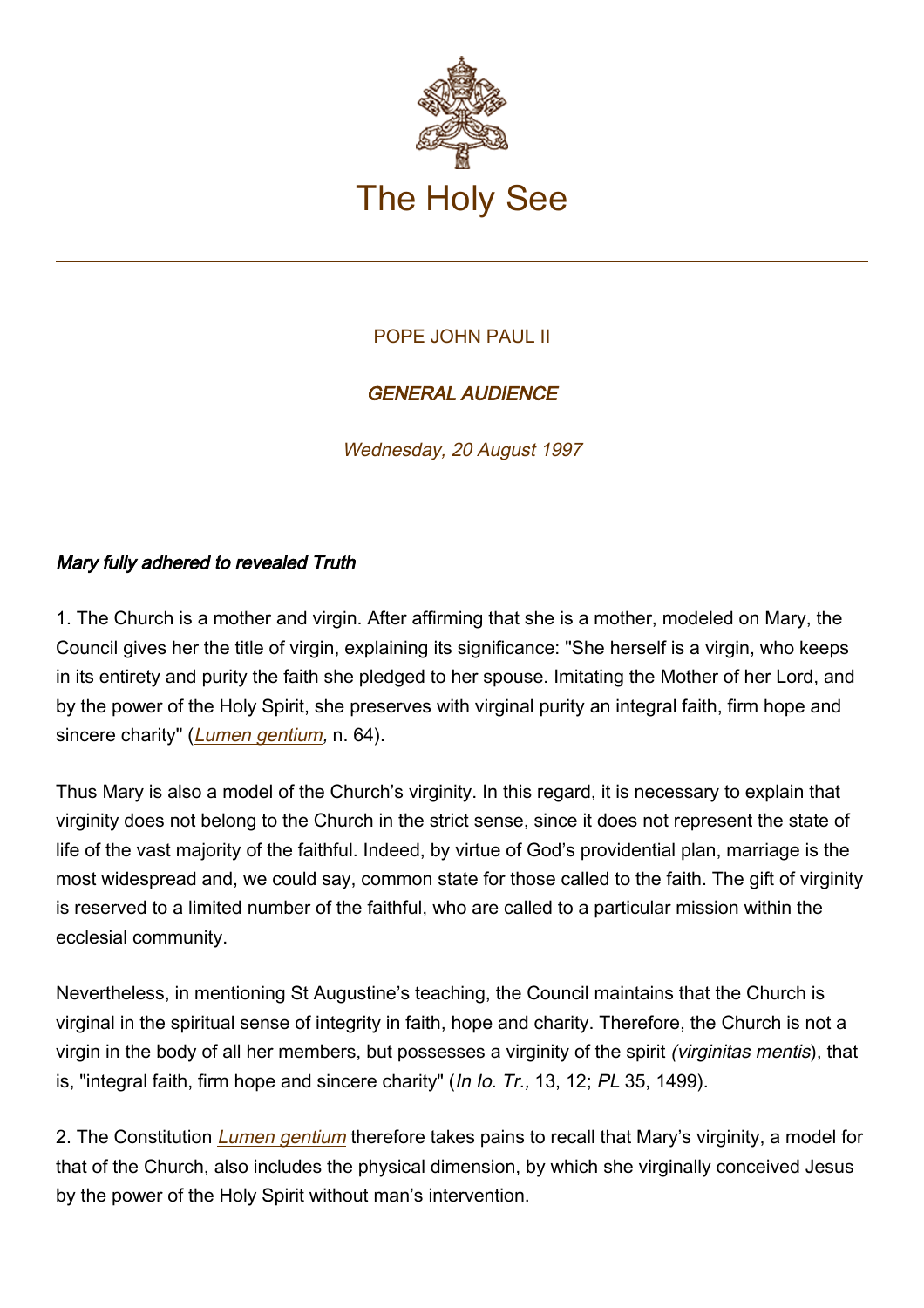Mary is a virgin in body and a virgin in heart, as appears from her intention to live in deep intimacy with the Lord, decisively manifested at the time of the Annunciation. Thus she who is invoked as "Virgin of virgins" is without doubt for everyone a very lofty example of purity and of total selfgiving to the Lord. But she is a special source of inspiration for Christian virgins and for those who are radically and exclusively dedicated to the Lord in the various forms of consecrated life.

Thus after its important role in the work of salvation, Mary's virginity continues to have a beneficial influence on the Church's life.

3. Let us not forget that Christ is certainly the first and highest example for every chaste life. However Mary is a special model of chastity lived for love of the Lord Jesus.

She encourages all Christians to live chastity with particular commitment according to their own state, and to entrust themselves to the Lord in the different circumstances of life. She who is the sanctuary of the Holy Spirit *par excellence* helps believers rediscover their own body as the temple of God (cf. 1 Cor 6:19) and to respect its nobility and holiness.

Young people seeking genuine love look to the Blessed Virgin and invoke her motherly help to persevere in purity.

Mary reminds married couples of the fundamental values of marriage by helping them overcome the temptation to discouragement and to subdue the passions that try to sway their hearts. Her total dedication to God is a strong encouragement to them to live in mutual fidelity, so that they will never give in to the difficulties that beset conjugal communion.

4. The Council urges the faithful to look to Mary so that they may imitate her "virginally integral" faith, hope and charity.

To preserve the integrity of the faith is a demanding task for the Church, which is called to constant vigilance even at the cost of sacrifice and struggle. In fact, the Church's faith is not only threatened by those who reject the Gospel message, but especially by those who, in accepting only part of the revealed truth, refuse to share fully in the entire patrimony of the faith of Christ's Bride.

Unfortunately, this temptation, which we find from the Church's very beginning, continues to be present in her life, urging her to accept Revelation only in part, or to give the Word of God a limited, personal interpretation in conformity with the prevailing mentality and individual desires. Having fully adhered to the Word of the Lord, Mary represents for the Church an unsurpassable model of "virginally integral" faith, for with docility and perseverence she accepts the revealed Truth whole and entire. And by her constant intercession, she obtains for the Church the light of hope and the flame of charity, virtues of which, in her earthly life, she was an incomparable